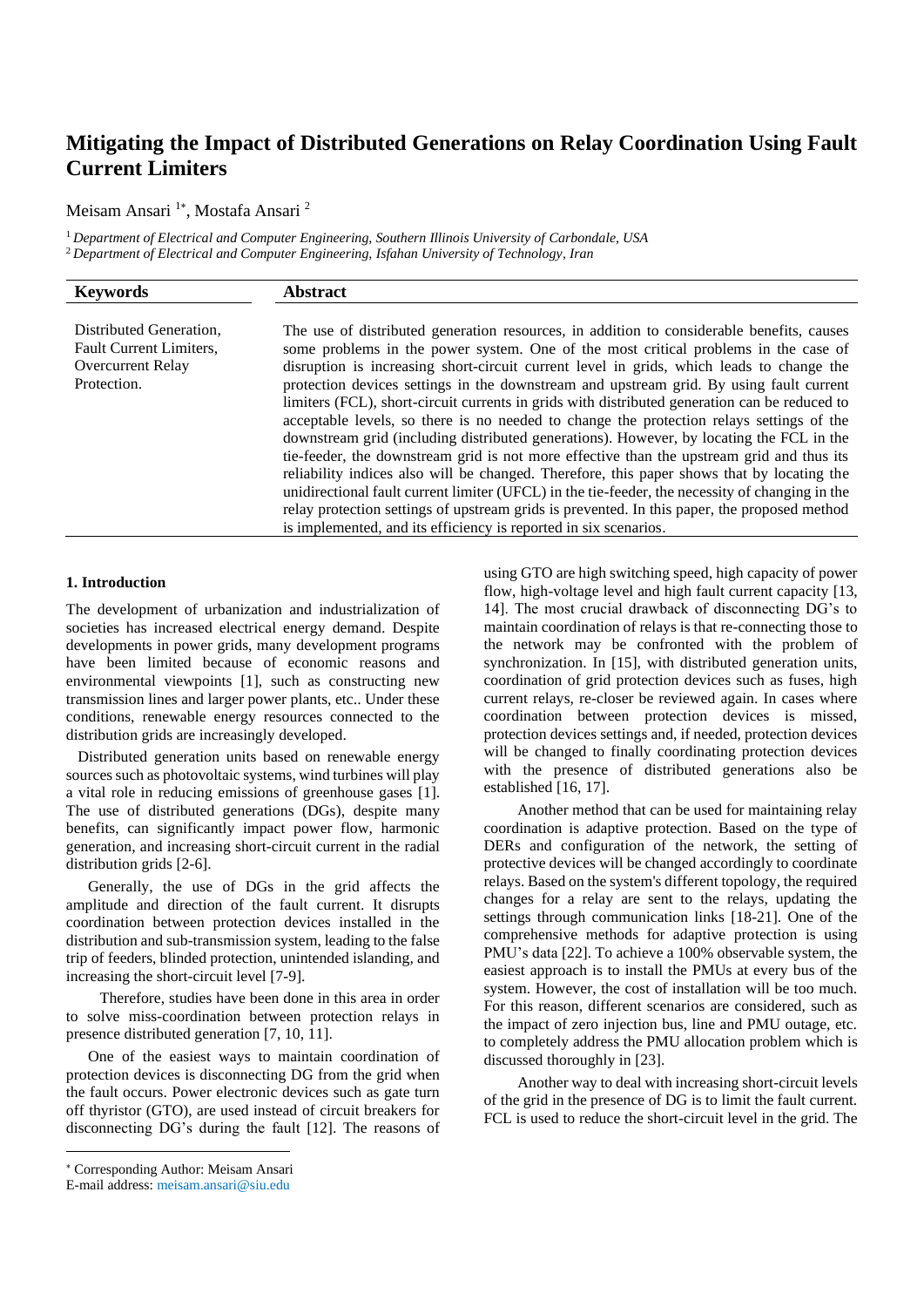performance of an ideal FCL is in the way that before the fault occurs, FCL has no impact on the grid and load flow, and when a fault occurs, by using voltage analysis and harmonic analysis detects the fault current and enter a largeimpedance into the grid in series. By installing the FCL, there is no needed to change relays setting and equipment such as circuit-breakers, measuring instruments since the fault current level is not changed [\[24-26\]](#page-6-8).

 Due to the importance of this subject, many studies have been done so far. [\[27\]](#page-6-9) has studied different locations to install FCL and showed that the best location to install the FCL to mitigate the effect of DG on protection is the DG's branches. So, installing FCL in series with DG can limit fault currents in different situations for all operating conditions of the DG to maintain protection coordination [\[28\]](#page-6-10).

 Loss of coordination between protection relays of downstream and upstream grids is one of the problems that can occur. To overcome this problem, unidirectional fault current limiters (UFCL) are designed and recommended for the microgrid.

 UFCL shows little resistance in normal conditions and while a fault occurs in the downstream and shows high resistance when a fault occurs in the upstream grid.

Given the above description, using and adjusting UFCL in smart grids has been rarely investigated in previous studies. For this purpose, in this paper, the application of FCL in smart grid consists of two DG, preventing making changes in protection settings and improving grid reliability is evaluated [\[29\]](#page-6-11).

 The paper is organized as follows: the DG's impact on overcurrent relays is summarized in Section II. Types of and FCL its operation behaviour is explained in Section III. Section IV presents simulation results and analysis the impact of UFCL on power system protection and relay's coordination. Conclusions are summarized in Section V.

#### **2. DG Impact on Overcurrent Relays and Coordination Constraints**

Operation time of overcurrent relays is a function of the current flowing through the relays and relay settings. It can be written as Eq. (1):

$$
\frac{t}{T.D.S} = B + \frac{A}{-1 + M^c} , \quad \frac{I_{SC}}{I_P} = M
$$
 (1)

Where *t* is the operating time of relay, T.D.S is the time dial setting, Where *t* is the operating time of relay, T.D.S is the time dial setting,  $I_p$  is the relay's pickup current, and  $I_{sc}$  is the fault current flowing through relay. Coefficients A, B, and C are constant coefficients, dependent on the type of relay.

To coordinate overcurrent relays on the grid, the time interval between main and backup relays must be in the range of (0.3-0.6) second, depends on the type of equipment and grid structure [\[19,](#page-6-12) [30\]](#page-6-13).

As mentioned, in the presence of DG's in distribution grids, short-circuit current is increased. Then, it will cause serious problems in coordination of existing relays, and the prior setting will not be valid. Adjusting and coordinating the

overcurrent relays (including pickup currents, T.D.S, selecting time intervals to coordinate) must be done [\[31\]](#page-6-14).

[Figure 1](#page-1-0) shows that by installing DG's, short-circuit current is increased, and. As [Figure 1](#page-1-0) implies, the time interval between two relays (main and backup relay) is decreased so, the backup relay may operate earlier than main relay, unnecessarily, so some parts of the grid may experience power outage without any problem.



**Figure 1.** Effect of DGs on short-circuit level [\[1\]](#page-5-0).

#### <span id="page-1-0"></span>**3. Using (FCL) to Maintain Protection Coordination**

FCL is used to reduce the short-circuit level in grid. The performance of an ideal FCL is in the way that in a normal state, FCL has no impact on the grid and load flow, and when a fault occurs, by using voltage analysis and harmonic analysis detects the fault current and enter a large-impedance into the grid in series. This impedance is caused to limit the fault current [\[32-34\]](#page-6-15).

 Many parameters are involved in determining the impedance of the FCL. However, generally, when the fault occurs, the impedance of F.C.L. is chosen to maintain the level of short circuit with or without D.G.s constant. In this way, the setting of protection devices will not be changed, and coordination will be maintained, as shown in [Figure 2.](#page-1-1)

Therefore, the presence of FCL reduces current flowing by DG and the coordination time interval will be maintained.

 Fault Current limiters can be divided into passive limiters, static limiters, and hybrid limiters [\[35,](#page-6-16) [36\]](#page-6-17).



**Figure 2.** Using FCL to maintain relay coordination

<span id="page-1-1"></span>Passive limiters do not require external triggers. One of the simplest passive limiters is inductive limiters. Since the current cannot be changed instantaneously in the inductor; the fault current is not decreased significantly at the time of the incident. These limiters. Although having low maintenance costs, these limiters have huge volumes and challenging to move [\[34\]](#page-6-18).

 Another type of passive limiter is the superconducting current limiter (SFCL). SFCLs operate based on this rule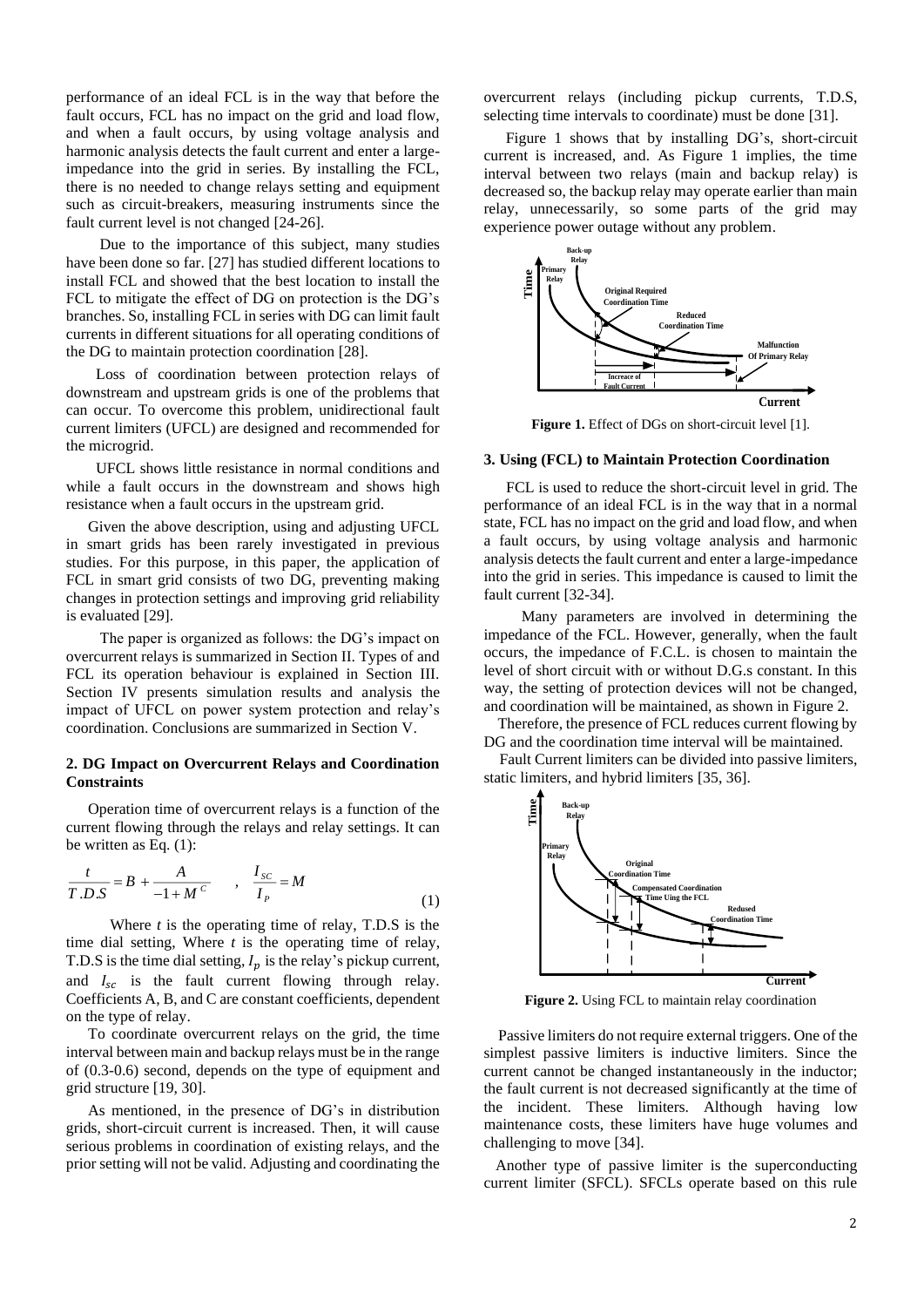that, during the fault, the high current leads to an increase in the temperature and impedance of the superconducting material. this temperature and impedance increase rapidly . The superconducting limiters have a fast response time and do not cause any voltage drop in the steady-state. Nevertheless, its cooling technology is still in its early stages, which leads to consistent failure in its operation.

 Another method for decreasing the fault current is using Continuously Variable Series Reactor (CVSR). CVSR is a series reactor that can be used as a fault current limiters in the power system. Its reactance can be changed by applying different DC biases [\[37\]](#page-6-19). CVSR can add additional impedance into the ac circuit to decrease fault currents. Its reactance is maximum when the core completely works in a linear region and reaches the minimum value when the core is fully saturated [\[38\]](#page-6-20).

On the other hand, when a fault occurs in the downstream grid, limiting the short-circuit current by FCL can negatively impact the flexibility and reliability of the downstream grid [\[28\]](#page-6-10).

## *3.1. The Use of Unidirectional Fault Current Limiter (UFCL)*

UFCL is one of the new types of FCL that locates in the grid in series. So that, when a fault occurs in the downstream grid of the UFCL location, the current from the upstream grid that feeds the downstream grid, isn't limited by the UFCL. However, if a fault occurs in the upstream grid of the UFCL location, the current is limited by UFCL, and then, no current is flowed from the downstream grid to the fault location (at the upstream grid). As mentioned, short-circuit current can be detected by using different algorithms [\[39\]](#page-6-21).

It should be noted that in this paper, UFCL is considered as a passive (resistance) element, and its value determined in the way while a short-circuit occurs in the upstream grid and short circuit level restores its value before the presence of DG in the downstream grid

#### **4. Numerical Studies and Results**

In this section, at first, the load flow without the presence of DG's and UFCL on the studied grid in PSCAD are calculated Then, the relays are coordinated. After that, fault analysis in the presence of DG is done and the time interval between relays operation is calculated. By inserting the UFCL, its impact on the relays coordination is studied in six scenarios.

#### *4.1. Using the Studied Grid*

The studied grid is shown i[n Figure 3,](#page-2-0) includes an infinite grid, 7buses (6 buses of 20 kV and 1 bus of 400 V) 6 feeders, 3 transformers and 6 overcurrent relays. The studied grid is fed by an infinite grid and adding 2 same DG that are located at buses of DG1 and DG2 [\[18\]](#page-6-5).



<span id="page-2-0"></span>

| <b>Table 1.</b> Grid parameters |                       |                      |  |
|---------------------------------|-----------------------|----------------------|--|
| Grid's components               | Resistance $(\Omega)$ | Reactance $(\Omega)$ |  |
| Main (Infinite) Grid            | 0.0134                | 0.292                |  |
| Transformer 1                   | 0.0256                | 1.639                |  |
| Transformers $(2&3)$            | 2.2                   | 11.79                |  |
| Transformer (4)                 | 2.66                  | 17.12                |  |
| Distributed Generation          | 0.0085                | 0.057                |  |
| Unit $(DG1\&DG2)$               |                       |                      |  |
| $L1-IA$                         | 9.4                   | 3.48                 |  |
| L5&L6                           | 1.14                  | 0.37                 |  |
| L.7                             | 0.873                 | 0.22                 |  |

#### *4.2. Calculate the Load Flow and Set the Overcurrent Relays*

Load flow is calculated in studied network, in the absence of DGs and based on current of each lines then relay's setting will be calculated (T.D.S, and pickup current). The simulation results are as follows in table2 (numbers are in RMS):

| <b>Table 2.</b> Relay's setting |          |               |                 |  |
|---------------------------------|----------|---------------|-----------------|--|
| TDS(S)                          | $I_P(A)$ | Load Flow (A) | Number of Relay |  |
| 0.6                             | 610      | 558           | Relay 1         |  |
| 0.4                             | 380      | 335           | Relay 2         |  |
| 0.3                             | 260      | 170           | Relay 3         |  |
| 0.5                             | 70       | 48            | Relay 4         |  |
| 5.5                             | 40       | 26.6          | Relay 5         |  |
| 0.1                             | 28       | 18.3          | Relay 6         |  |

#### *4.3. Fault Analysis on the Studied Grid without Distributed Generations*

According to the studied grid without DG, a three-phase fault is applied to buses 3,4,6 and the DG's buses, results are showed in Table (3).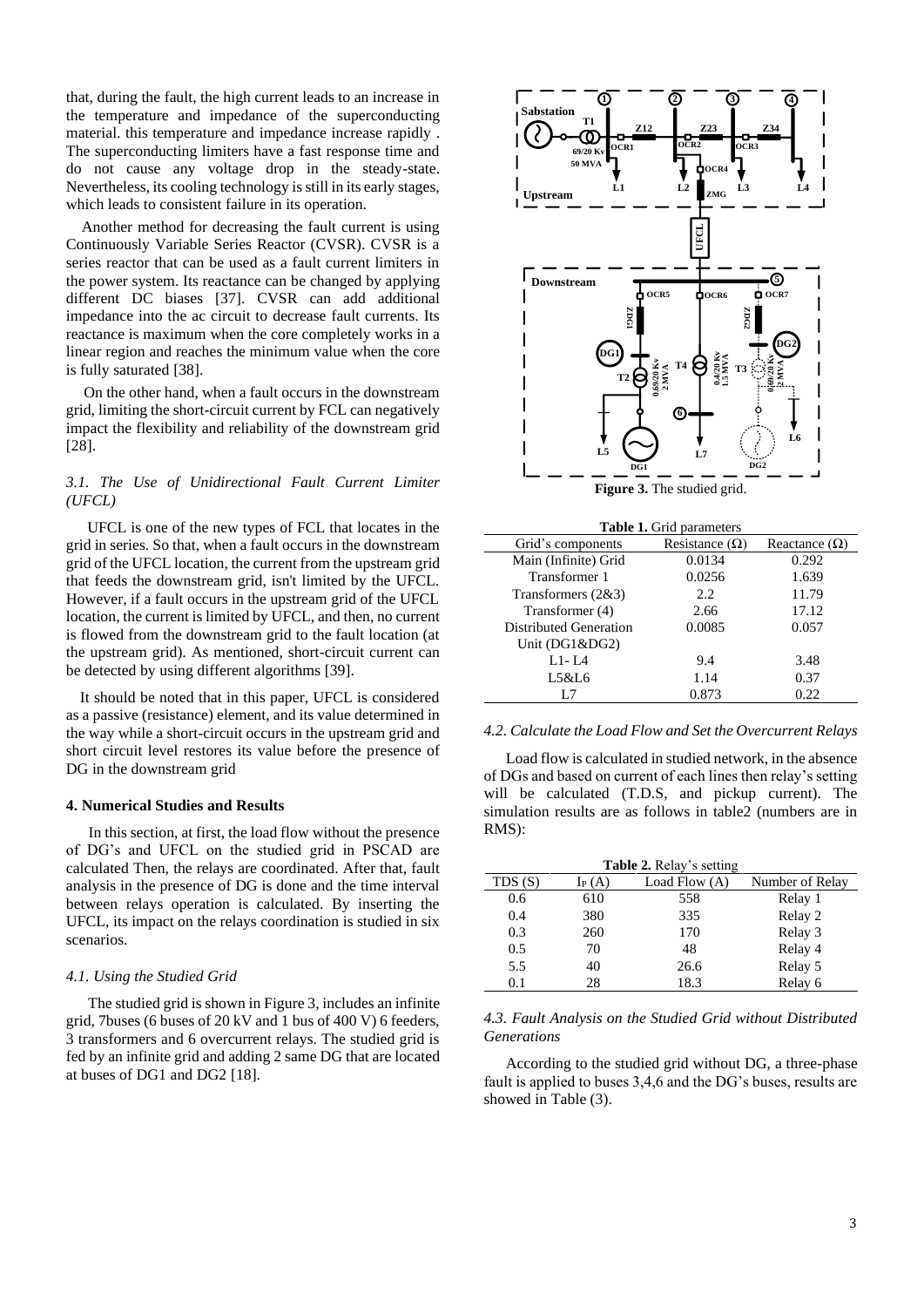|                   | <b>Table 3.</b> Fault currents on the studied grid |          |  |  |
|-------------------|----------------------------------------------------|----------|--|--|
| <b>Relay Flow</b> | Number of Relay                                    | Fault    |  |  |
| A)                | (Main and Backup)                                  | Location |  |  |
| 981.81            | Relay2 (Main)                                      | Bus 3    |  |  |
| 984.72            | Relay1 (Backup)                                    |          |  |  |
| 684.9             | Relay3 (Main)                                      | Bus 4    |  |  |
| 684.9             | Relay2 (Backup)                                    |          |  |  |
| 287.8             | Relay6 (Main)                                      | Bus 6    |  |  |
| 313.95            | Relay4 (Backup)                                    |          |  |  |
| 1091.77           | Relay5 (Main)                                      | DG's bus |  |  |
| 1091.77           | Relay4 (Backup)                                    |          |  |  |

#### *4.4. Short-Circuit in the Presence of DG1 and Absence of UFCL (Scenario 1)*

In presence of DG1, a three-phase short-circuit is applied on buses 3,4 and 6, and DG's bus. Current passes through each relays and operating time of relays are shown in Table (4). It is important to mention that acceptable time interval between 2 main and backup relays is considered as (0.3-0.6 (s)). It must be mention that in this scenario it is assumed that the type of DG1 is synchronous generators. The relays operation time and the current passes through each relays are shown in table 4.

As shown, while a three phase fault occurs in bus 4, the time interval between relays 2 and 3 is less than 0.3 (s) as well as for relays 1 and 2 is more than 0.6 (s) for three phase fault on bus 3 can disrupt the coordination between relays in the grid.

#### *4.5. Short-Circuit in the Presence of DG1 and UFCL*

In this scenario, it's tried to solve the problem in the coordination of overcurrent relay that recently showed when a three- phase fault occurs. The relays coordination will be maintained as proposed by locating a passive UFCL in the tie-feeder of the upstream and downstream grid (microgrid).

**Table 4.** Relay's operating time for three phase fault on different buses in presence of DG1 and without UFCL

| Interval | Performance | Relay   | Number of          | Fault    |
|----------|-------------|---------|--------------------|----------|
| (s)      | Time(s)     | Flow(A) | Relay              | Location |
|          |             |         | (Main and          |          |
|          |             |         | Backup)            |          |
| $0.7*$   | 0.39        | 1066.52 | Relay2             | Bus 3    |
|          |             |         | (Main)             |          |
|          | 1.09        | 938.68  | Relay1             |          |
|          |             |         | (backup)           |          |
| $0.28*$  | 0.21        | 727.2   | Relay3             | Bus 4    |
|          |             |         | (Main)             |          |
|          | 0.49        | 727.2   | Relay2             |          |
|          |             |         | (backup)           |          |
| 0.313    | 0.029       | 308.72  | Relay6             | Bus 6    |
|          |             |         | (Main)             |          |
|          | 0.342       | 260.2   | Relay4             |          |
|          |             |         | (backup)           |          |
| 0.3691   | 0.4521      | 1091.7  | Relay <sub>5</sub> | DG's     |
|          |             |         | (Main)             | bus      |
|          | 0.083       | 1091.7  | Relay4             |          |
|          |             |         | (backup)           |          |

**Table 5 .** Relay's operating time for three phase fault on different buses in presence of DG1 and UFCL

|                |                 |         | Number of          |          |
|----------------|-----------------|---------|--------------------|----------|
| Interval       | Performance     | Relay   | Relay              | Fault    |
| (s)            | Time(s)         | Flow(A) | (Main and          | Location |
|                |                 |         | Backup)            |          |
|                | 0.46            | 996.9   | Relay2             |          |
| 0.55           |                 |         | (Main)             | Bus 3    |
|                | 1.01            | 982.1   | Relay1             |          |
|                |                 |         | (backup)           |          |
|                |                 |         | Relay3             |          |
| 0.341<br>0.562 | 0/221<br>686.1  |         | (Main)             |          |
|                |                 | 686.1   | Relay2             | Rus 4    |
|                |                 |         | (backup)           |          |
|                |                 |         | Relay <sub>6</sub> |          |
|                | 0/029<br>308.72 | (Main)  |                    |          |
| 0.313          |                 |         | Relay4             | Rus 6    |
|                | 0/342           | 260.2   | (backup)           |          |
|                |                 |         | Relay <sub>5</sub> |          |
|                | 0.4521          | 1091.77 | (Main)             | DG's     |
| 0.3691         |                 |         | Relay4             | bus      |
|                | 0.083           | 1091.77 | (backup)           |          |

. The coordination time interval between each main and backup pairs is acceptable. Simulation results are shown in Table (5) (in this section, the resistance of UFCL is considered as184  $\Omega$ ). So, it is concluded that UFCL provides an acceptable the time interval between relays (2 and3) as well as relays (2and1).

 As the results of this simulation show, the operation time intervals between overcurrent relays (1and2), and relays (2and3) when a fault occurs on bus 3, and 4 respectively by selecting an appropriate value of UFCL and using a passive UFCL are reached from unacceptable values (0.7 and  $0.28(s)$ ) to acceptable values  $(0.55 \text{ and } 0.341 \text{ (s)}),$ respectively and then, the protection reliability of the grid in the presence of DG will be maintained. It must be noted that according to the simulation results, during the fault in the downstream grid, there is no difference between the fault currents flow through relays (4,5 and 6) in the presence of UFCL, and absence of UFCL. So, the relays operation time in these case will not be different that much.

#### *4.6. Short-Circuit in the Presence of DG1 and DG2 and in the Absence of UFCL (scenario 3)*

In addition to DG1, DG2 is also added to the studied grid and like scenarios (1 and 2), three-phase faults occur at different buses. Simulation results are shown in Table (6).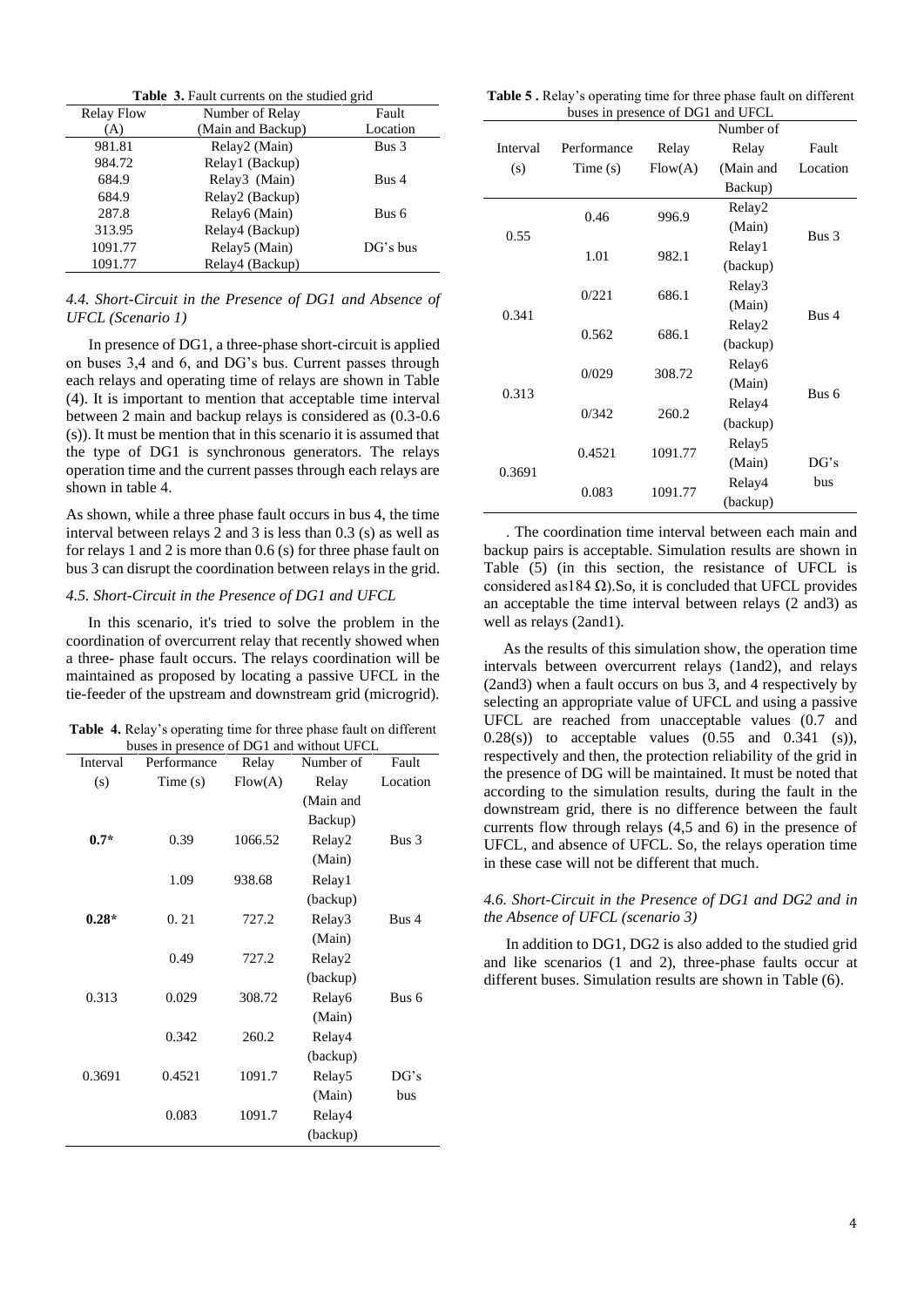| <b>Table 6.</b> Simulation results while the occurrence of short-circuit |
|--------------------------------------------------------------------------|
| in the presence of DG1, DG2, and UFCL                                    |

| Interval | Performance | Relay   | Number of          | Fault    |
|----------|-------------|---------|--------------------|----------|
| (s)      | Time(s)     | Flow    | Relay              | Location |
|          |             | (A)     | (Main and          |          |
|          |             |         | Backup)            |          |
| $0.89*$  | 0.29        | 1124.2  | Relay2             | Bus 3    |
|          |             |         | (Main)             |          |
|          | 1.18        | 897.3   | Relay1             |          |
|          |             |         | (backup)           |          |
| $0.265*$ | 0.28        | 752.3   | Relay3             | Bus 4    |
|          |             |         | (Main)             |          |
|          | 0.473       | 752.3   | Relay2             |          |
|          |             |         | (backup)           |          |
| 0.334    | 0.024       | 318.2   | Relay6             | Bus 6    |
|          |             |         | (Main)             |          |
|          | 0.358       | 236.17  | Relay4             |          |
|          |             |         | (backup)           |          |
| 0.33     | 0.413       | 1376.02 | Relay <sub>5</sub> | DG's     |
|          |             |         | (Main)             | bus      |
|          | 0.083       | 1084.7  | Relay4             |          |
|          |             |         | (backup)           |          |

When a fault occurs at buses (3 and 4), it is seen that the operation time interval between relays 1 and 2, and relays 2 and 3 (short-circuit in bus 4) are 0.89 (s) and 0.265 (s), respectively. These are not in a proper range, and therefore, loss of coordination between relays is possible.

#### *4.7. Short-Circuit in the Presence of DG1, DG2, and UFCL (scenario 4)*

In the grid with DG1 and DG2, by entering the UFCL and, like pervious scenarios, apply three phase faults on different buses. The results can be seen in Table (7). (In this section, the resistance of UFCL is considered 196  $\Omega$  to maintain the coordination between overcurrent relays).

It can be seen in Tables 6 and 7 that operation time intervals between overcurrent relays 1 and 2 (main and backup relays) when the fault occurs on bus 3 and overcurrent relays (2 and 3) (main and backup relays) when the fault occurs on bus 4, are reached from 0.89 and 0.265 (s) to 0.53 and 0.3278 (s), respectively. Therefore, the protection reliability of the grid with 2 DG will be maintained by using UFCL.

## *4.8. H. Short-circuit in the presence of induction Generator DG1 and in the absence and presence of UFCL (scenario 5 and 6)*

In this case, instead of a synchronous generator, an asynchronous generator is connected to the grid to investigate the effect of these generators on the coordination of relays Without using UFCL. It must be mention that when the fault occurs these types of generator does not have a much difference in comparison to the synchronous generators. So, at first, in the presence of DG1, the threephase faults apply at different buses without UFCL as table 8 depicts that the operation time interval between relay 1 and 2, and relay 2 and 3 are 0.836 and 0.279, respectively.

| <b>Table 7.</b> Simulation results while the occurrence of short-circuit |  |
|--------------------------------------------------------------------------|--|
| in the presence of DG1 and DG2 and in the absence of UFCL                |  |

| Interval<br>(s) | Performance<br>Time(s) | Relay<br>Flow<br>(A) | Number of<br>Relay<br>(Main and<br>Backup) | Fault<br>Location |
|-----------------|------------------------|----------------------|--------------------------------------------|-------------------|
|                 | 0.49                   | 995.6                | Relay2<br>(Main)                           |                   |
| 0.53            | 1.02                   | 987.8                | Relay1<br>(backup)                         | Bus 3             |
|                 | 0.235                  | 697.2                | Relay3                                     |                   |
| 0.3278          | 0.5628                 | 697.2                | (Main)<br>Relay2<br>(backup)               | Bus 4             |
| 0.334           | 0.024                  | 318.2                | Relay6<br>(Main)                           | Bus 6             |
|                 | 0.358                  | 236.17               | Relay4<br>(backup)                         |                   |
|                 | 0.413                  | 1376.02              | Relay <sub>5</sub><br>(Main)               | DG's              |
| 0.33            | 0.083                  | 1084.7               | Relay4<br>(backup)                         | bus               |

scenarios, the operation time interval between relays is calculated. As shown in table 9, the Coordination time interval between relay 1 and 2 and relay 2 and 3 are restored to 0.574 0.348, respectively.

Moreover, coordination between other relays are preserved. Other types of DGs are inverter-based DGs. The inverterbased DGs are DGs that are connected to the power grid through the inverters. Some of these DGs are equipped with LVRT is the capability of a DG's to remain connected to the network during faults, providing voltage, for a time duration that depends on the voltage drop at the point of common coupling (PCC).

Since LVRT requirements keep DERs connected to the network during faults, the extended short-circuit contribution of DG, imposed by the LVRT requirements, can result in significant protection issues such as blinding of protection and directionality issues.

 So, the line protection scheme might operate before a downstream DG-unit disconnected due to the LVRT requirements. As the DG unit may continue its operation, the isolated line may keep energized by the DG unit causes unintentional islanding.

 In other words, the quick relay operating may lead to an unintentional islanding situation, where the isolated feeder keeps being energized by the DGs.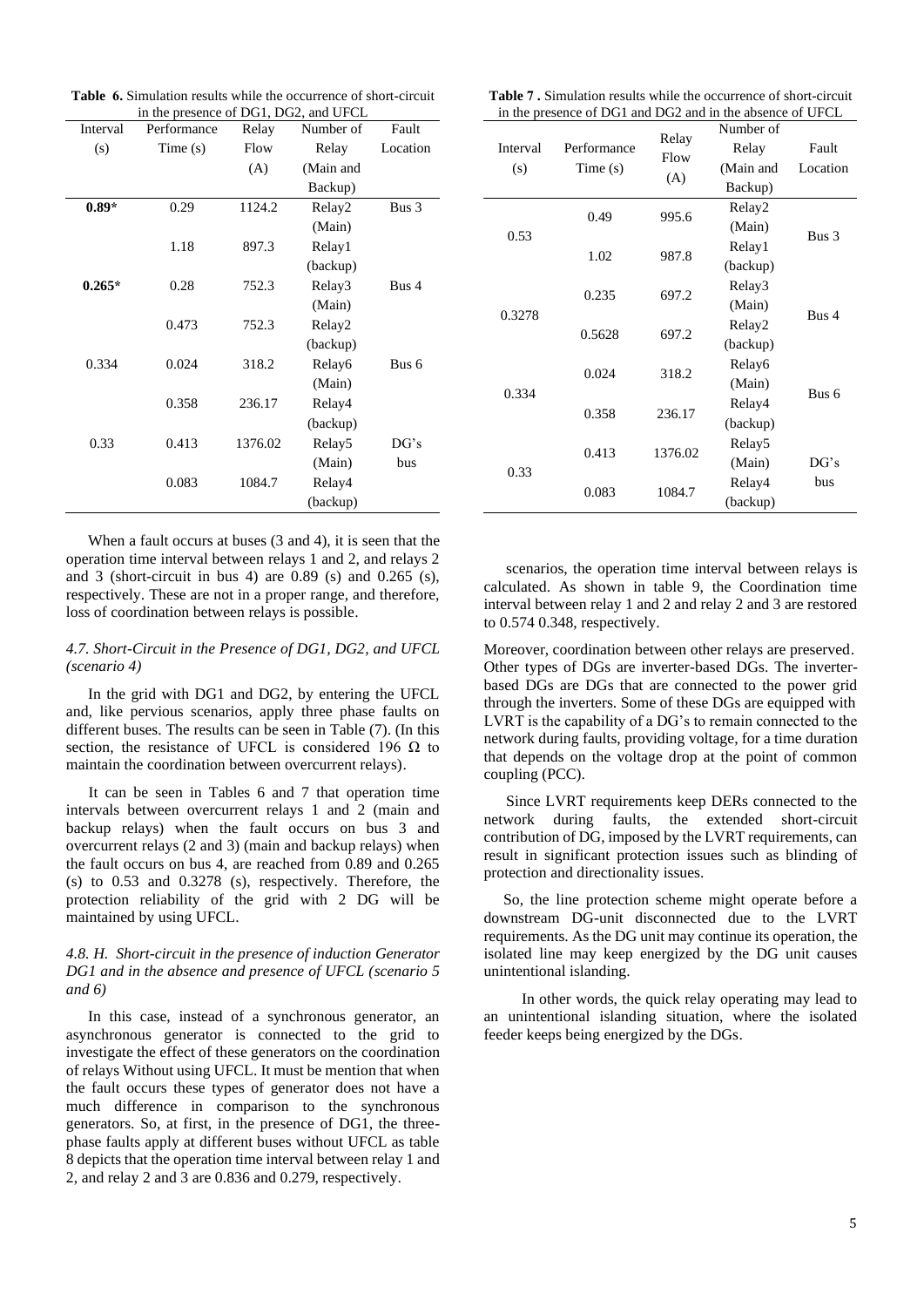**Table8 .** Relay's operating time for three phase fault on different buses in presence of DG1 and without UFCL

| Interval | Performance | Relay  | Number of          | Fault    |
|----------|-------------|--------|--------------------|----------|
| (s)      | Time(s)     | Flow   | Relay (Main        | Location |
|          |             | (A)    | and Backup)        |          |
| $0.836*$ | 0.374       | 1073.3 | Relay2             | Bus 3    |
|          |             |        | (Main)             |          |
|          | 1.21        | 912.8  | Relay1             |          |
|          |             |        | (backup)           |          |
| $0.279*$ | 0.191       | 730    | Relay3             | Bus 4    |
|          |             |        | (Main)             |          |
|          | 0.47        | 730    | Relay2             |          |
|          |             |        | (backup)           |          |
| 0.301    | 0.024       | 311.63 | Relay <sub>6</sub> | Bus 6    |
|          |             |        | (Main)             |          |
|          | 0.335       | 251.2  | Relay4             |          |
|          |             |        | (backup)           |          |
| 0.365    | 0.444       | 1086.3 | Relay <sub>5</sub> | DG's     |
|          |             |        | (Main)             | bus      |
|          | 0.079       | 1086.3 | Relay4             |          |
|          |             |        | (backup)           |          |

| <b>Table9</b> . Relay's operating time for three phase fault on different |
|---------------------------------------------------------------------------|
| buses in presence of DG1 and UFCL                                         |

| Interval | Performance | Relay  | Number of          | Fault    |
|----------|-------------|--------|--------------------|----------|
| (s)      | Time        | Flow   | Relay              | Location |
|          | (s)         | (A)    | (Main and          |          |
|          |             |        | Backup)            |          |
| 0.574    | 0.42        | 988.1  | Relay2             | Bus 3    |
|          |             |        | (Main)             |          |
|          | 0.984       | 980.3  | Relay1             |          |
|          |             |        | (backup)           |          |
| 0.348    | 0.21        | 676.5  | Relay3             | Bus 4    |
|          |             |        | (Main)             |          |
|          | 0.558       | 676.5  | Relay2             |          |
|          |             |        | (backup)           |          |
| 0.301    | 0.024       | 311.63 | Relay6             | Bus 6    |
|          |             |        | (Main)             |          |
|          | 0.335       | 251.2  | Relay4             |          |
|          |             |        | (backup)           |          |
| 0.365    | 0.444       | 1086.3 | Relay <sub>5</sub> | DG's bus |
|          |             |        | (Main)             |          |
|          | 0.079       | 1086.3 | Relay4             |          |
|          |             |        | (backup)           |          |

The proposed method using UFCL suitably limits the short-circuit current flowing through the overcurrent relay during faults, so delay in operating overcurrent relay achieve coordination with the LVRT operation of the DGs in that way, the DGs unit will be allowed to disconnect first (after remaining preventing unintentional islanding.

## **5. Conclusions**

In this paper, it was found that using distributed generation units in the distribution grids is increasing shortcircuit level and it's caused to disrupt intervals in the

coordination of overcurrent relays. Using unidirectional fault current limiters which is located in the tie-feeder between downstream and upstream grid and during different scenarios for all types of DGs, it was found that they return the performance time of main and backup relays to the permissible range (0.3-0.6) second. UFCL has low resistance in the normal operation as well as short-circuit in the downstream grid and, has high resistance in the short-circuit of upstream grid.

#### **References**

- <span id="page-5-0"></span>[1] H. Haggi, F. Hasanzad, and M. Golkar, "Security-Constrained Unit Commitment considering large-scale compressed air energy storage (CAES) integrated with wind power generation," *International Journal of Smart Electrical Engineering,* vol. 6, pp. 127-134, 2017.
- <span id="page-5-1"></span>[2] B. J. Brearley and R. R. Prabu, "A review on issues and approaches for microgrid protection," *Renewable and Sustainable Energy Reviews,* vol. 67, pp. 988-997, 2017.
- [3] P. T. Manditereza and R. Bansal, "Renewable distributed generation: The hidden challenges–A review from the protection perspective," *Renewable and Sustainable Energy Reviews,* vol. 58, pp. 1457-1465, 2016.
- [4] M. Norshahrani, H. Mokhlis, A. Bakar, A. Halim, J. J. Jamian, and S. Sukumar, "Progress on protection strategies to mitigate the impact of renewable distributed generation on distribution systems," *Energies,* vol. 10, p. 1864, 2017.
- [5] F. Rahmani, M. A. Robinson, and M. Barzegaran, "Cool roof coating impact on roof-mounted photovoltaic solar modules at texas green power microgrid," *International Journal of Electrical Power & Energy Systems,* vol. 130, p. 106932, 2021.
- [6] M. Ansari, M. Zadsar, S. S. Sebtahmadi, and M. Ansari, "Optimal sizing of supporting facilities for a wind farm considering natural gas and electricity networks and markets constraints," *International Journal of Electrical Power & Energy Systems,* vol. 118, p. 105816, 2020.
- <span id="page-5-2"></span>[7] V. Telukunta, J. Pradhan, A. Agrawal, M. Singh, and S. G. Srivani, "Protection challenges under bulk penetration of renewable energy resources in power systems: A review," *CSEE journal of power and energy systems,* vol. 3, pp. 365-379, 2017.
- [8] S. Katyara, L. Staszewski, and Z. Leonowicz, "Protection coordination of properly sized and placed distributed generations–methods, applications and future scope," *Energies,* vol. 11, p. 2672, 2018.
- [9] H. C. Kiliçkiran, İ. Şengör, H. Akdemir, B. Kekezoğlu, O. Erdinç, and N. G. Paterakis, "Power system protection with digital overcurrent relays: A review of non-standard characteristics," *Electric Power Systems Research,* vol. 164, pp. 89-102, 2018.
- <span id="page-5-3"></span>[10] A. J. Urdaneta, L. G. Pérez, and H. Restrepo, "Optimal coordination of directional overcurrent relays considering dynamic changes in the network topology," *IEEE Transactions on Power Delivery,* vol. 12, pp. 1458-1464, 1997.
- <span id="page-5-4"></span>[11] A. Urdaneta, L. Perez, J. Gomez, B. Feijoo, and M. Gonzalez, "Presolve analysis and interior point solutions of the linear programming coordination problem of directional overcurrent relays," *International Journal of Electrical Power & Energy Systems,* vol. 23, pp. 819-825, 2001.
- <span id="page-5-5"></span>[12] F. Jiang, S. Cheng, C. Tu, Q. Guo, R. Zhu, X. Li*, et al.*, "Design consideration of a dual-functional bridge-type fault current limiter," *IEEE Journal of Emerging and*